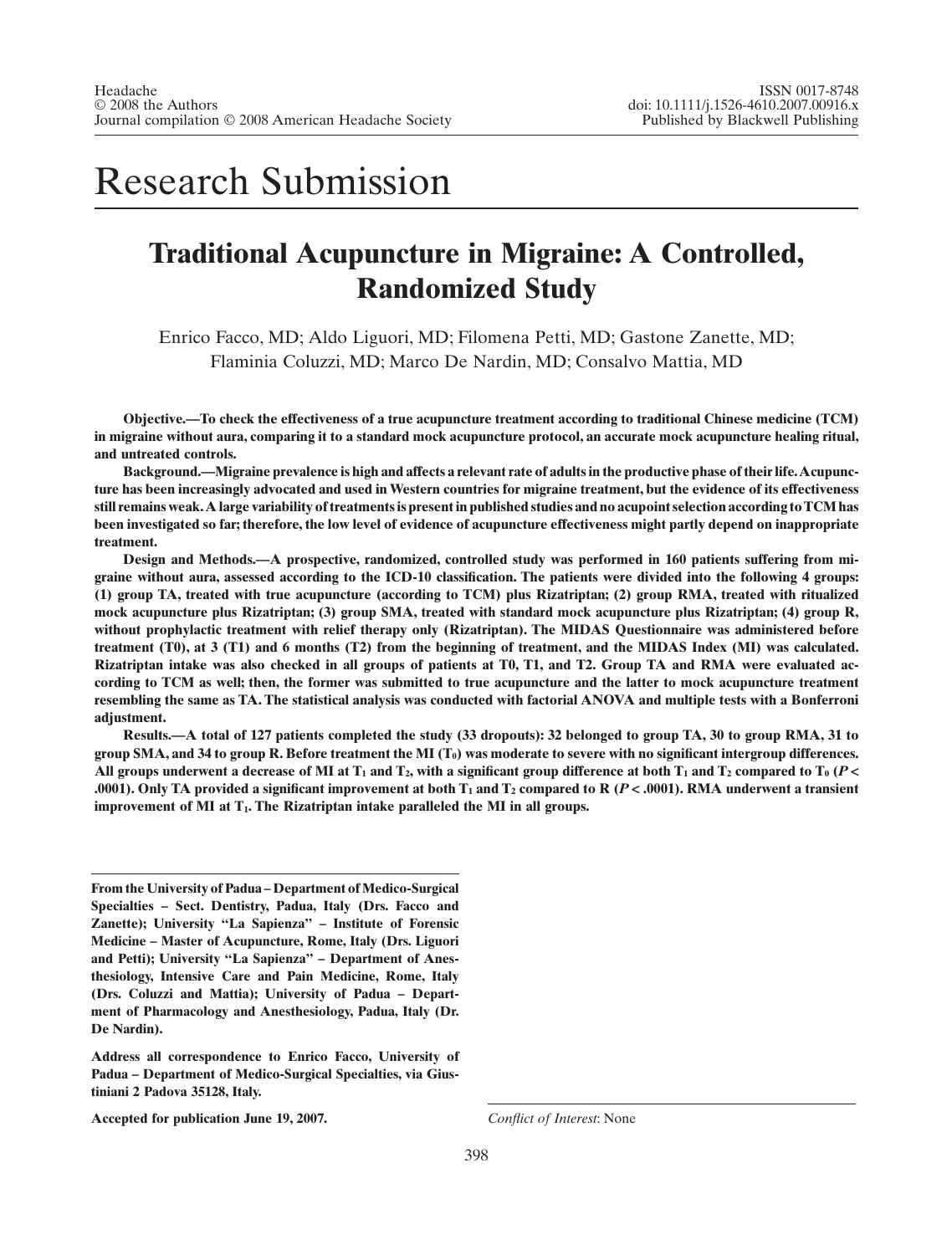**Conclusions.—TA was the only treatment able to provide a steady outcome improvement in comparison to the use of only Rizatriptan, while RMA showed a transient placebo effect at T1.**

**Key words: migraine, acupuncture, mock acupuncture, rizatriptan, MIDAS questionnaire, outcome**

(*Headache* 2008;48:398-407)

Migraine prevalence is high and affects a high rate of adults in the productive phase of their life, causing significant disability and loss of daily activities, with relevant social and economic costs. $1-4$  Furthermore, the majority of patients suffering from migraine report tension-type symptoms.<sup>5–8</sup> Despite the continuous progress in diagnosis and pharmacologic treatment of migraine, the outcome is still below the expectations: as a result, acupuncture and other non pharmacologic treatments have been increasingly advocated and used in western countries. In 1998 the NIH stated that acupuncture could be a useful adjunct treatment or an acceptable alternative in several disturbances, including headache,<sup>9</sup> while a recent study reported that some 12% of patients attending a neurology outpatient clinic had already tried acupuncture and  $73\%$  would be willing to do it.<sup>10</sup>

A growing number of systematic reviews indicates the potential value of acupuncture for the prevention of migraine, $11-15$  but evidence still remains weak: the main source for weakness seems to be the large variability of study designs, preventing an accurate data analysis, thus leading the Cochrane review to conclude that there is an urgent need for well-planned, largescale studies.

Recently, 3 studies with these features have been published, $16-18$  2 of them conclude that acupuncture provides persisting, relevant clinical benefits and health-related quality of life at a small additional cost, suggesting that an increase of acupuncture services in UK should be considered. The third study reports some effectiveness of both true and sham acupuncture at short-term follow-up (12 weeks), when compared to waiting list controls, but no difference between true and sham acupuncture; this gives rise to some concern about the specificity of acupoint selection, at least at a short-term outcome.

Acupuncture involves several specific problems related to research methods, including the problem of placebo (sham acupuncture is far from being a real

placebo) and appropriate acupoint selection (see $19$ ) as a review). As far as migraine is concerned, none of the published reviews properly addresses the problem of acupoint selection,<sup>19,20</sup> apart from the Cochrane review. A large variability of treatments was present in the studies quoted in the published systematic reviews, most of which seemed inappropriate according to traditional Chinese medicine  $(TCM)<sup>20</sup>$  As the acupoint selection is often skipped, the low level of evidence of acupuncture effectiveness might partly depend on inappropriate treatment,which might have a key role for efficacy (likewise the use of different drugs inWestern medicine).

The aim of this controlled study is to check the effectiveness of a true acupuncture treatment according to TCM in migraine without aura, comparing it to a standard mock acupuncture protocol, an accurate mock acupuncture healing ritual, and untreated controls.

### **MATERIALS AND METHODS**

A total of 160 patients affected by migraine without aura,with or without tension-type symptoms,were enrolled in the study; the frequency of migraine attacks was 3–8 per month and all the patients had previously received at least one prophylactic treatment for migraine with no improvement.

The diagnosis was performed according to the ICD-10 guide for headaches.<sup>21</sup> The exclusion criteria were: (1) onset of headache or acupuncture treatment less than 1-year before; (2) headache caused by other diseases.

All the patients were allowed to take Rizatriptan to treat the attacks, during the prophylactic treatment with acupuncture or placebo. Rizatriptan wafer was administered at a dose of 10 mg; a second dose was allowed after 2 hours if pain persisted.

The patients were stratified for sex and randomly divided into the following 4 groups of 40 patients each, using the random number generator in Microsoft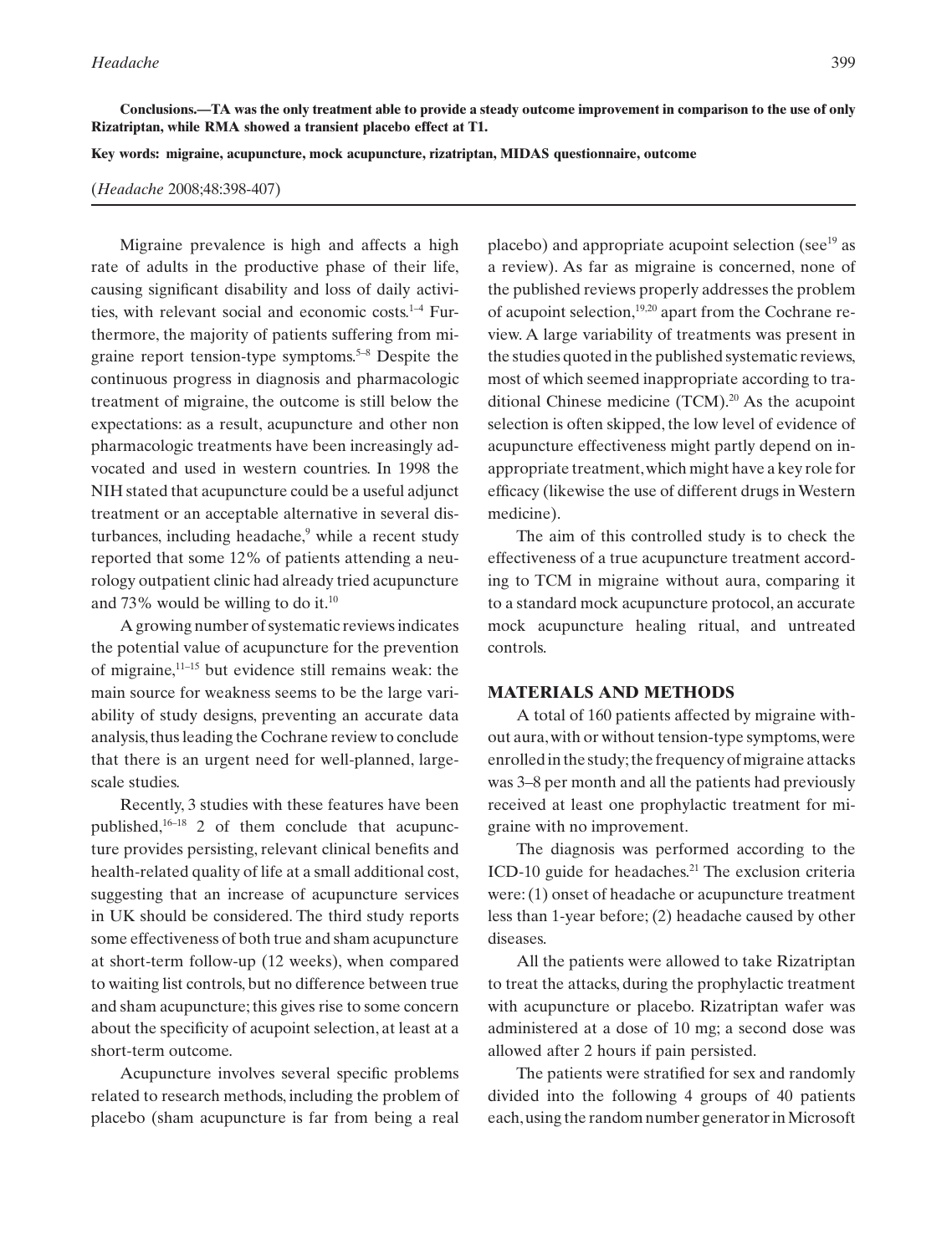Excel: (1) group TA, treated with true acupuncture plus Rizatriptan; (2) group RMA, treated with ritualized mock acupuncture plus Rizatriptan; (3) group SMA, treated with standard mock acupuncture plus Rizatriptan; (4) group R, without prophylactic treatment with relief therapy only (Rizatriptan).

All the patients were required to fill in the Italian version of the MIDAS Questionnaire<sup>22</sup> for evaluating disability before treatment  $(T_0)$ , at 3  $(T_1)$  and 6 months  $(T_2)$  from the beginning of treatment; then, the MIDAS Index (MI) was calculated.The total number of Rizatriptan wafers taken in each 90-day period  $(T_1$  and  $T_2)$  was recorded as well. A per-protocol analysis of results was conducted by the first author, who was not involved in the patients' treatment.

**Acupuncture Treatment.—**Since the Western picture of migraine does not clash with TCM classification of headache, all the patients were clinically evaluated according to the TCM syndrome differentiation and classified into the following, so called, internal or external syndromes:<sup>23-26</sup> (1) exogenous wind-cold attack; (2) exogenous wind-heat attack; (3) exogenous wind-dampness attack; (4) excess of liver yang; (5) obstruction of the middle jiao due to damp-phlegm; (6) deficiency of kidney essence; (7) stagnation of Qi and blood. Each type of syndrome was treated with a specific acupoint selection according to TCM (Table 1), as suggested by Liu Gongwan (Tianjin College of Traditional Chinese Medicine, personal communication); the acupoints were defined according to the WHO standard acupuncture nomenclature.

Twice a week, all the patients were submitted to 2 courses of 10 acupuncture applications each, with a 1-week rest between the 2 courses. Acupuncture was performed with single-use stainless steel filiform

**Table 1.**—**Acupoint Selection in Migraine Without Aura, Classified in 7 subsets According to Traditional Chinese Medicine Classification of Headache**

|                                                                                                                        |                                | Exogenous Syndromes |                   |                            | <b>Internal Syndromes</b>                           |                                    |                                  |
|------------------------------------------------------------------------------------------------------------------------|--------------------------------|---------------------|-------------------|----------------------------|-----------------------------------------------------|------------------------------------|----------------------------------|
|                                                                                                                        | Wind-cold                      | Wind-heat           | Wind-<br>Dampness | Excess<br>of Liver<br>Yang | Obstruction of<br>Middle Jiao Due<br>to Damp-phlegm | Deficiency<br>of Kidney<br>Essence | Stagnation<br>of Qi<br>and Blood |
| GB8<br><b>GB12</b><br><b>GB20</b><br><b>GB38</b><br><b>BL10</b><br><b>BL12</b><br><b>BL23</b><br>BL60                  | ▅<br><b>STAR</b><br>- 1<br>- 1 |                     | ٠                 | ш                          |                                                     | ▄<br>H                             |                                  |
| TE5<br>$ST8 \rightarrow GB8$<br><b>ST40</b><br>SP <sub>6</sub><br>SP <sub>9</sub><br>${\bf SP10}$<br>LR3<br>LR4<br>KI3 | - 1                            | ▄                   |                   |                            | ■<br><b>COL</b>                                     |                                    |                                  |
| GV14<br>$GV23 \rightarrow GV20$<br>CV12<br>EX-HN5<br>ASHlonGBCh<br>Method                                              |                                | ▄                   |                   |                            | a l<br>$\blacksquare$                               |                                    |                                  |

 $\downarrow$  = Reducing method;  $\uparrow$  = Reinforcing method.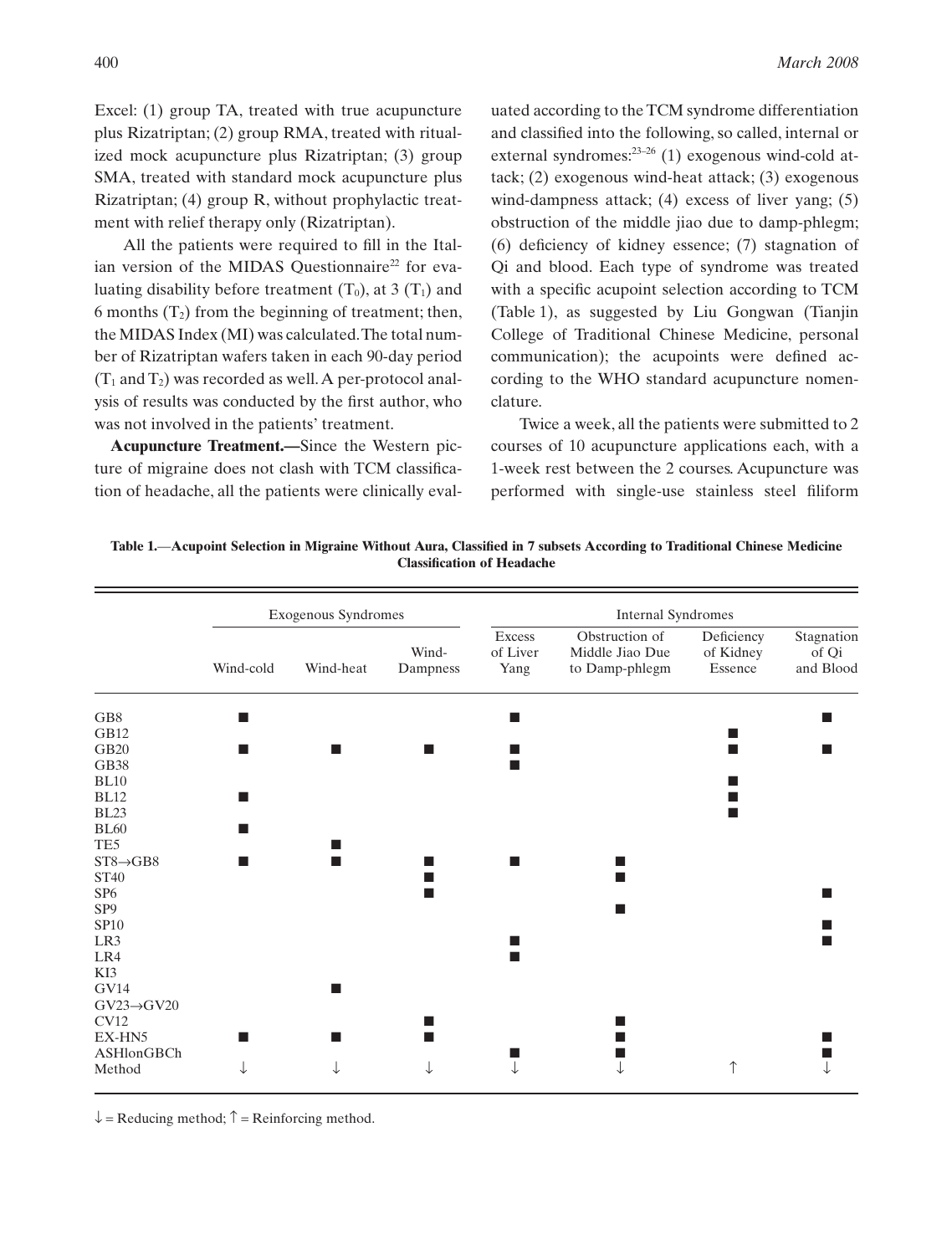needles (according to Chinese manufacturing standards), 25 or 40 mm long and with a  $\varnothing$  of 0.30 mm.

In group TA, after the needle insertion and arrival of Qi, the required method of treatment was applied to each acupoint: the reducing method consisted of a 1 minute stimulation of the needle, obtained with a large rotation (amplitude >360°) at a rate of about 3 rotations/second. The reinforcing method was performed with a small rotation (amplitude  $\langle 360^\circ \rangle$  for 1-minute at a rate of about one every 2 seconds. Stimulation was repeated 3 times at intervals of 5 minutes.The session lasted 30 minutes.

In patients belonging to group RMA, the acupuncture was apparently the same as in group TA, but the needles were not inserted. A small cylinder of foam (height and  $\varnothing$  = 1 cm) was applied to the skin by means of a double-adhesive plaster on each acupoint; then, needles with blunted tips were inserted into the cylinder, touching but not penetrating the skin. This allowed the patient to feel a superficial, light prickinglike sensation, thus simulating the needle insertion. A slight pressure was applied on the needle handle 3 times at 3 seconds intervals, in order to simulate the "arrival of Qi." The reducing or reinforcing methods were also simulated by rotating the needles within the foam cylinder. The protocol for diagnosis as well as acupoint selection according to TCM syndromes was the same as group TA, in order to check possible placebo effects related to the use of the TCM approach.

In patients belonging to group SMA only the Western approach was used for diagnosis and the following standard acupoint selection was used, with the same method of insertion used in group RMA:*Touwei* (ST8), *Xuanlu* (GB5), *Fengchi* (GB20), *Dazhui* (GV14), *Lieque* (LU7).

The statistical analysis was conducted by means of factorialANOVA with groups and time (4 levels and 3 points) and multiple test with Bonferroni adjustment, for a significance level of  $P = .05$ , using program R (<http://www.r-project.org>). Since we did not know what effect size could be expected from the approach to TCM, we did not estimate the sample size based on a power calculation: enrolling 160 patients would have provided at least 30 patients in each group, taking into account possible dropouts.

#### **RESULTS**

A total of 127 out of 160 patients completed the study, while the remaining 33 dropped out: 32 belonged to group TA (8 dropouts), 30 to group RMA (10 dropouts), 31 to group SMA (9 dropouts), and 34 to group  $R$  (6 dropouts) (Fig. 1). All the groups were homogeneous as regards sex and age (Table 2). Patients' rating according to TCM (Table 3), an essential step to choose the appropriate treatment with classical acupuncture, showed that 53 cases (41.7%) belonged to external syndromes, while the so-called "excess of liver yang," including 49 cases (38.7%), was the most relevant single subset.

The MIDAS Index (MI) before treatment  $(T_0)$ was moderate to severe with no significant intergroup differences. Each group underwent a decrease of MI at  $T_1$  and  $T_2$ , with a significant difference at both  $T_1$  and  $T_2$  compared to  $T_0$  ( $P < .0001$ ): the difference was significant for groups  $(P < .0001)$ , time  $(P < .0001)$ and the interaction groups/time  $(P < .001)$  (Table 4).

TA showed a significant improvement of MI at both  $T_1$  and  $T_2$  compared to R, while RMA underwent a significant MI decrease at  $T_1$  only (Table 4). The MI trend can be better observed in Figure 2: group TA showed a steady decrease of mean MI from 22.2 to about 2.2; group RMA underwent a transient decrease of MI from T0 to T1 and a subsequent increase from  $T_1$ to T2, while SMA showed the same trend as group R. In short, TA proved to be the only treatment able to provide a steady outcome improvement in comparison to the use of Rizatriptan only, while RMA provided a transient significant placebo effect at  $T_1$ .

The interaction between time and groups showed a significant change of Rizatriptan intake from  $T_1$  to  $T_2$  $(P < .0001)$  (Table 5). Only TA showed a significantly lower Rizatriptan intake at both  $T_1$  and  $T_2$  compared to R (*P* < .0001), as well as a significant decrease of intake from  $T_1$  to  $T_2$  ( $P < .0001$ ). RMA showed a significantly lower Rizatriptan intake compared to R at  $T_1$ , but underwent an increase from  $T_1$  to  $T_2$ , when it was within the range of SMA and R. The Rizatriptan intake paralleled the MI in all groups.

#### **DISCUSSION**

Headache is a major public health problem, due to its high prevalence. Despite the great progress in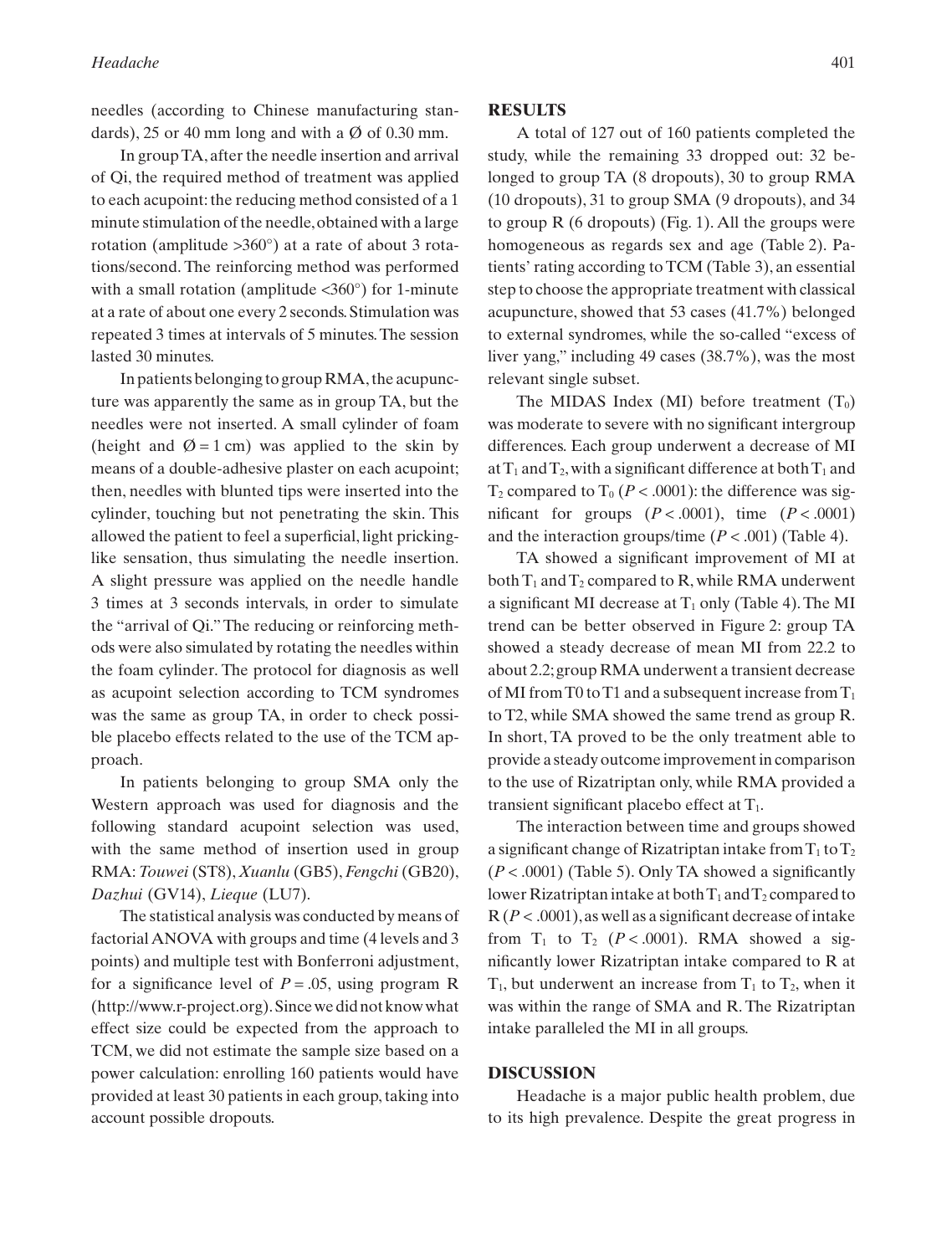

**Fig 1.**—**Trial flow diagram.**

pharmacologic treatment, many patients do not achieve optimal control, or do so only at the expense of unacceptable side-effects.As a result, an increasing use of behavioral as well as non-conventional therapies has occurred in the past 2 decades: acupuncture has been reported to be used by 19% of patients and is perceived as the most effective nonconventional treatment.27 Similar data have been reported in migraine, $10$  where about 12% of patients attending a neurology outpatient clinic reported that they had already tried acupuncture and 73% would be willing to try it. A recent review provides the rationale for traditional acupuncture indication in headache.<sup>28</sup>

Triptans have proved to be very effective drugs in the treatment of migraine attacks and have shown a class I evidence for effectiveness. Among triptans, Rizatriptan, a selective agonist of the 5-HT (1B/1D) receptors, has proved to be effective and well tolerated.29 Rizatriptan has also been reported to improve the cost-effectiveness ratio, by decreasing migrainerelated loss of work productivity.<sup>30</sup> Furthermore, Rizatriptan has been reported to be effective in migraine with tension-type symptoms as well.<sup>7</sup>

The MIDAS Questionnaire is the most extensively studied method for the assessment of headacherelated disability31–35 and has been validated in Italian patients.22 The MIDAS score can reliably assess the impact of migraine and its changes may serve as an end point in assessing treatment efficacy.<sup>36</sup>

Given its proven mechanisms in analgesia, $28,37,38$ acupuncture might provide long-lasting relief in

**Table 2.**—**Age and Sex of 127 Patients With Migraine Without Aura**

|            | Age             |           |            |  |
|------------|-----------------|-----------|------------|--|
| Group      | $(Mean \pm SD)$ | Range     | <b>Sex</b> |  |
| <b>TA</b>  | $35.2 + 6.1$    | 25-48     | M/F 14/18  |  |
| <b>RMA</b> | $39.4 \pm 6.4$  | $25 - 50$ | M/F 14/16  |  |
| <b>SMA</b> | $35.4 \pm 6.3$  | 25-48     | M/F 15/16  |  |
| R          | $35.4 \pm 6.9$  | $25 - 54$ | M/F 16/18  |  |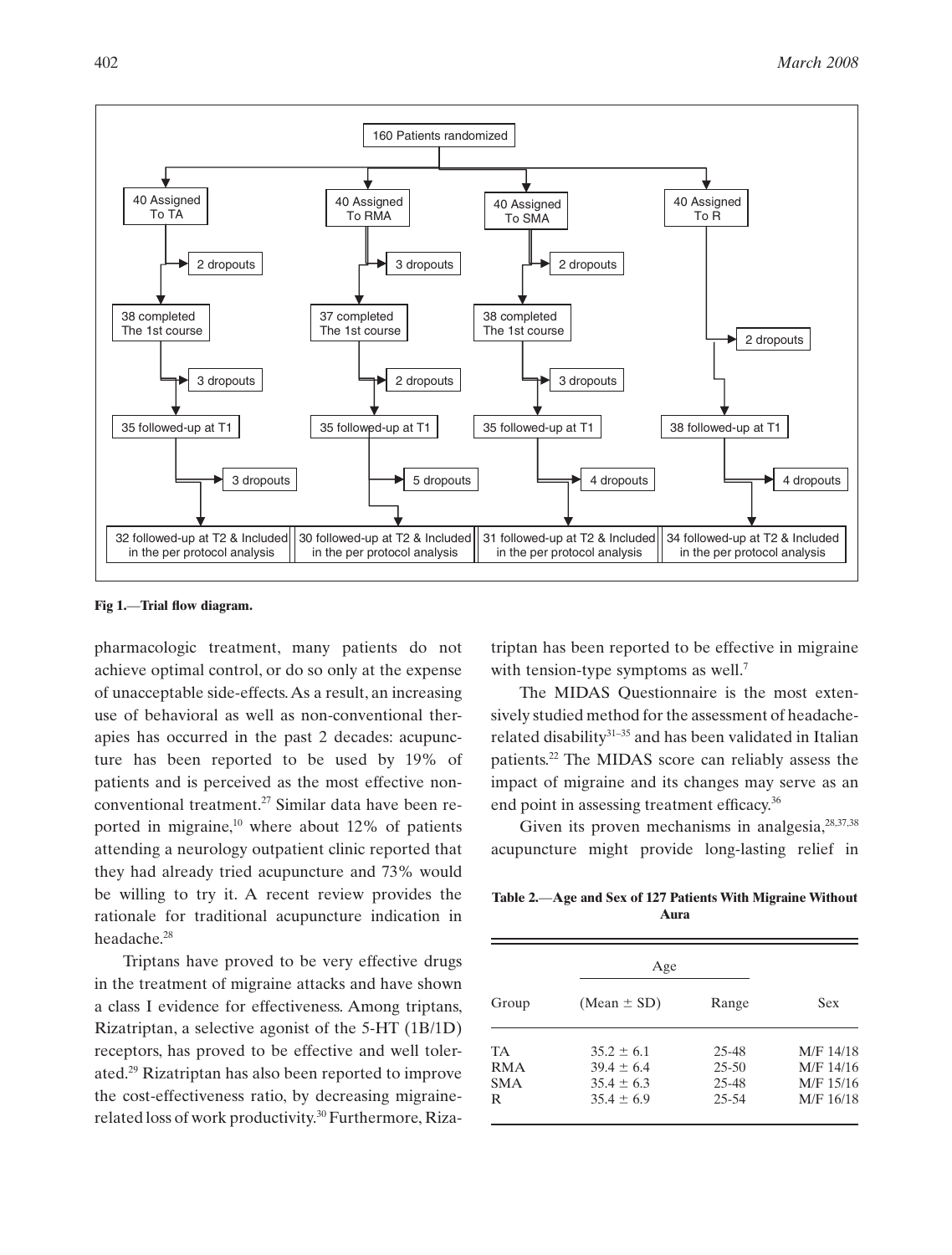| Syndrome According to TCM                        | No. of Cases | $\%$ |
|--------------------------------------------------|--------------|------|
| Exogenous wind-cold attack                       | 29           | 22.8 |
| Exogenous wind-heat attack                       | 16           | 12.6 |
| Exogenous wind-dampness attack                   | х            | 6.3  |
| Excess of Liver yang                             | 49           | 38.7 |
| Obstruction of Middle Jiao due<br>to damp-phlegm |              | 5.5  |
| Deficit of Kidney essence                        | 12           | 9.4  |
| Stagnation of qi and blood                       | 6            | 47   |

**Table 3.**—**Rating of Migraine in 127 Patients According to Traditional Chinese Medicine**

headache with a substantial lack of side effects. The wealth of available data strongly support the value of acupuncture for the prevention of headache, $11-15$  but evidence still remains weak; a major source of weakness seems to be the bias introduced by variability of study designs and acupoint selection.

As far as acupoint selection is concerned, it is so variable in the published studies, as to prevent any evaluation of effectiveness.<sup>19,20</sup> Sometimes the authors do not even mention the acupoints they have chosen, $17,18$  or only partially report them.<sup>16</sup> The problem of acupoint selection has been skipped in the mentioned systematic reviews, apart from the Cochrane review,15 where one of the authors (G.Allais) checked the quality of acupuncture: he would have treated only



**Fig 2.**—**Follow-up of migraine treated with acupuncture or placebo. At T1 both TA and RMA show a significant improve**ment of MIDAS Index compared to R; at T<sub>2</sub>, TA only proves to **be better than R (\****P* < **.0001)**

13 out of 26 studies (50%) in the same or in a similar way and 5 (19%) differently, while no judgment about acupuncture quality was possible with the remaining 8 (31%). Therefore, the appropriateness of acupoint selection remains an essential step for its validation: the studies providing no information on acupoint selection may keep their value in checking overall

Table 4.—**MIDAS Index in Migraine Without Aura Before Treatment (T<sub>0</sub>) and Follow-Up at 3 (T<sub>1</sub>)and6Months(T<sub>2</sub>)After Rizatriptan and Acupuncture or Placebo. All Groups are Significantly Different From T<sub>0</sub> at Both T<sub>1</sub> and T<sub>2</sub>. TA has a Significantly** Better Outcome than R Group at 3 and 6 Months, While RMA has a Significant Transient Effect at T<sub>1</sub> Only

|                                  |                                                |                  |                        |                  |                                                    | Multiple Test with Bonferroni Adjustment                    |
|----------------------------------|------------------------------------------------|------------------|------------------------|------------------|----------------------------------------------------|-------------------------------------------------------------|
| Group                            | No. of Cases                                   | To Mean $\pm$ SD | T1 Mean $\pm$ SD       | T2 Mean $\pm$ SD | $T_1$ vs $T_0$                                     | $T_2$ vs $T_1$                                              |
| <b>TA</b>                        | 32                                             | $22.2 \pm 6.0$   | $2.1 \pm 1.5^*$        | $2.2 \pm 1.1**$  |                                                    |                                                             |
|                                  |                                                |                  |                        |                  | $t = 18.32$ ; $P < .0001$                          | $t = 18.52$ ; $P < .0001$                                   |
| <b>RMA</b>                       | 30                                             | $22.1 \pm 6.3$   | $5.0 \pm 1.5^{\circ}$  | $8.0 \pm 1.5$    | $t = 14.41$ : $P < .0001$                          | $t = 11.89$ ; $P < .0001$                                   |
| <b>SMA</b>                       | 31                                             | $22.0 \pm 6.3$   | $7.5 \pm 3.3$          | $8.2 \pm 3.2$    | $t = 11.36$ : $P < .0001$                          | $t = 10.88$ ; $P < .0001$                                   |
| $\mathbb{R}$                     | 34                                             | $24.8 \pm 6.6$   | $9.0 \pm 3.1$          | $8.9 \pm 3.1$    | $t = 12.58$ ; $P < .0001$                          | $t = 12.72$ : $P < .0001$                                   |
|                                  |                                                |                  | <b>Factorial ANOVA</b> |                  |                                                    |                                                             |
|                                  | Group: $F = 28.74$ ; $P < .0001$               |                  |                        |                  |                                                    | *TA vs R at T <sub>1</sub> : t = 11.53; P < .0001           |
| Time: $F = 658.03$ ; $P < .0001$ |                                                |                  |                        |                  | **TA vs R at T <sub>2</sub> : t = 11.79; P < .0001 |                                                             |
|                                  | Interaction group/time: $F = 4.9$ ; $P < .001$ |                  |                        |                  |                                                    | <sup>§</sup> RMA vs R at T <sub>1</sub> = t = 6.63; < .0001 |

TA = true acupuncture plus Rizatriptan; RMA = ritualized mock acupuncture plus Rizatriptan; SMA = standard mock acupuncture plus Rizatriptan;  $R =$  Rizatriptan only.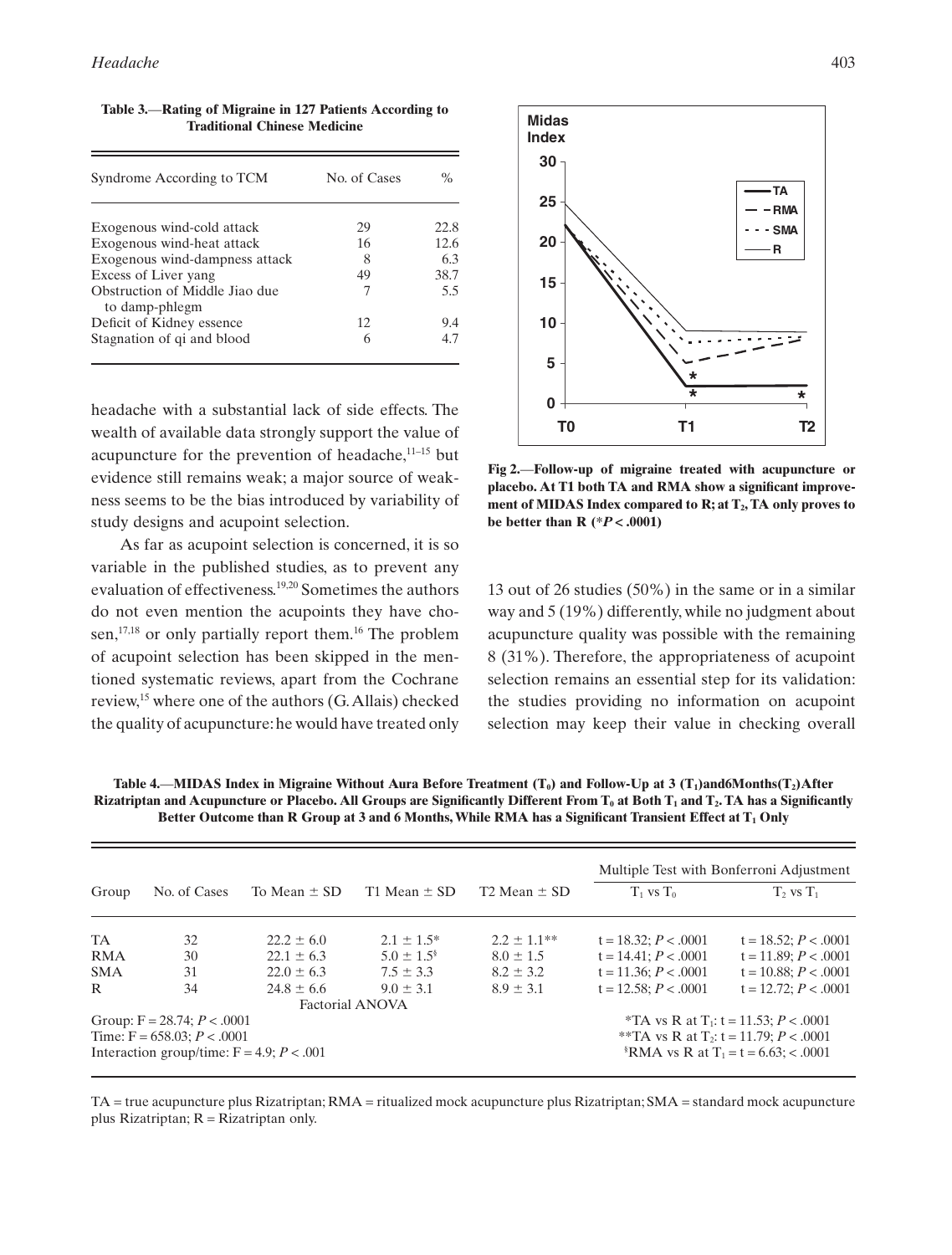| Group                                         | T <sub>1</sub> N <sub>o</sub> of tabs<br>Mean $\pm$ SD | T <sub>2</sub> No. of Tabs<br>Mean $\pm$ SD           | Multiple Test With Bonferroni Adjustment<br>$T2$ vs $T1$          |  |  |
|-----------------------------------------------|--------------------------------------------------------|-------------------------------------------------------|-------------------------------------------------------------------|--|--|
| <b>TA</b>                                     | $10.0 \pm 5.0^*$                                       | $4.2 \pm 1.5**$                                       | $t = 6.3; P < .0001$                                              |  |  |
| <b>RMA</b>                                    | $14.4 \pm 5.1^{\circ}$                                 | $17.0 \pm 5.0$                                        | n.s.                                                              |  |  |
| <b>SMA</b>                                    | $17.2 \pm 5.4$                                         | $16.0 \pm 5.0$                                        | n.s.                                                              |  |  |
| $\mathbb{R}$                                  | $20.0 \pm 5.1$                                         | $18.5 \pm 5.0$                                        | n.s.                                                              |  |  |
| <b>Factorial ANOVA</b>                        |                                                        |                                                       |                                                                   |  |  |
| Group: $F = 78.94$ ; $P < .0001$              |                                                        | *TA vs R at T <sub>1</sub> : $t = 8.02$ ; $P < .0001$ |                                                                   |  |  |
| Time: $F = 6.9$ ; $P = .009$                  |                                                        |                                                       | **TA vs R at T <sub>2</sub> : $t = 16.2$ ; $P < .0001$            |  |  |
| Interaction groups/time: $F = 8.1, P < .0001$ |                                                        |                                                       | <sup>§</sup> RMA vs R at T <sub>1</sub> : $t = 4.4$ ; $P = .0004$ |  |  |

| Table 5.—Rizatriptan Intake in Migrainous Patients Treated With Rizatriptan and Acupuncture or Placebo at 3 (T1)and6Months             |
|----------------------------------------------------------------------------------------------------------------------------------------|
| $(T_2)$ After the Beginning of Treatment: Only Group TA Shows a Significant Decrease of Rizatriptan Intake From $T_1$ to $T_2$ , While |
| RMA Shows a Significant Rizatriptan Intake Decrease in Comparison to R at T <sub>1</sub> only, Followed by a Slight, Nonsignificant,   |
| Increase of Rizatriptan Intake From $T_1$ to $T_2$ .                                                                                   |

TA = true acupuncture plus Rizatriptan; RMA = ritualized mock acupuncture plus Rizatriptan; SMA = standard mock acupuncture plus Rizatriptan;  $R =$  Rizatriptan only.

acupuncture effectiveness (given its correct application), but can say nothing about the quality of treatment.

The aim of this study was to check the effects of traditional acupuncture in migraine, trying to provide reliable information on acupoint selection.This led us to face the TCM classification of syndromes, evaluating patients with both western medicine and TCM and selecting acupoints accordingly. It may seem inappropriate to discuss about TCM in a Western journal, however, we do believe that one cannot but face the paradigm of TCM and try to apply it in the process of acupuncture validation or falsification (in the epistemological sense of this term). To our knowledge, such an effort has never been made so far in Western journals.

As far as the TCM classification of headache is concerned, it is much less standardized than the Western one; furthermore, several symptoms other than pain are taken into account, while the features of pain are not well defined and quantified, as in the DC10 classification. As a result, some variability in symptoms and treatment can be found in different TCM texts:23–26 in the attempt to find an effective treatment with a limited number of acupoints, we adopted the selection advised by Liu Gongwan (Tianjin College of Traditional Chinese Medicine, personal communication). Among TCM syndromes, the so-called "excess of Liver yang" and "deficiency of Kidney essence" seem to be the ones closer to Western migraine, since they imply throbbing pain, vomiting, and/or worsening with physical activity.<sup>26</sup> These 2 syndromes were found in nearly 50% of cases in our series, while the remaining ones probably reflected the coexistence of migraine and tension-type symptoms, indicating different acupuncture treatments.

In order to tell the difference between acupuncture and placebo effects, we compared true acupuncture to 3 different treatments: no acupuncture, standard mock acupuncture, and a ritualized mock acupuncture.The latter meant treating the patient according to TCM, exactly the same procedure used for true acupuncture. It enabled us to check the effects related to the different physician-patient relationship yielded by TCM. As TCM is more holistic and sensitive to all patient's sources of malaise (including coexisting symptoms other than pain), it might yield some positive results related to the patient's feeling of being better understood and cared for. Even though mock acupuncture has already proven to be a credible placebo (see $19$  as a review), we modified the method for mock acupuncture in the attempt to improve its credibility.Touching the skin with a blunted needle tip made it possible to give the patient a light prickinglike sensation, while avoiding the problems related to sham acupuncture.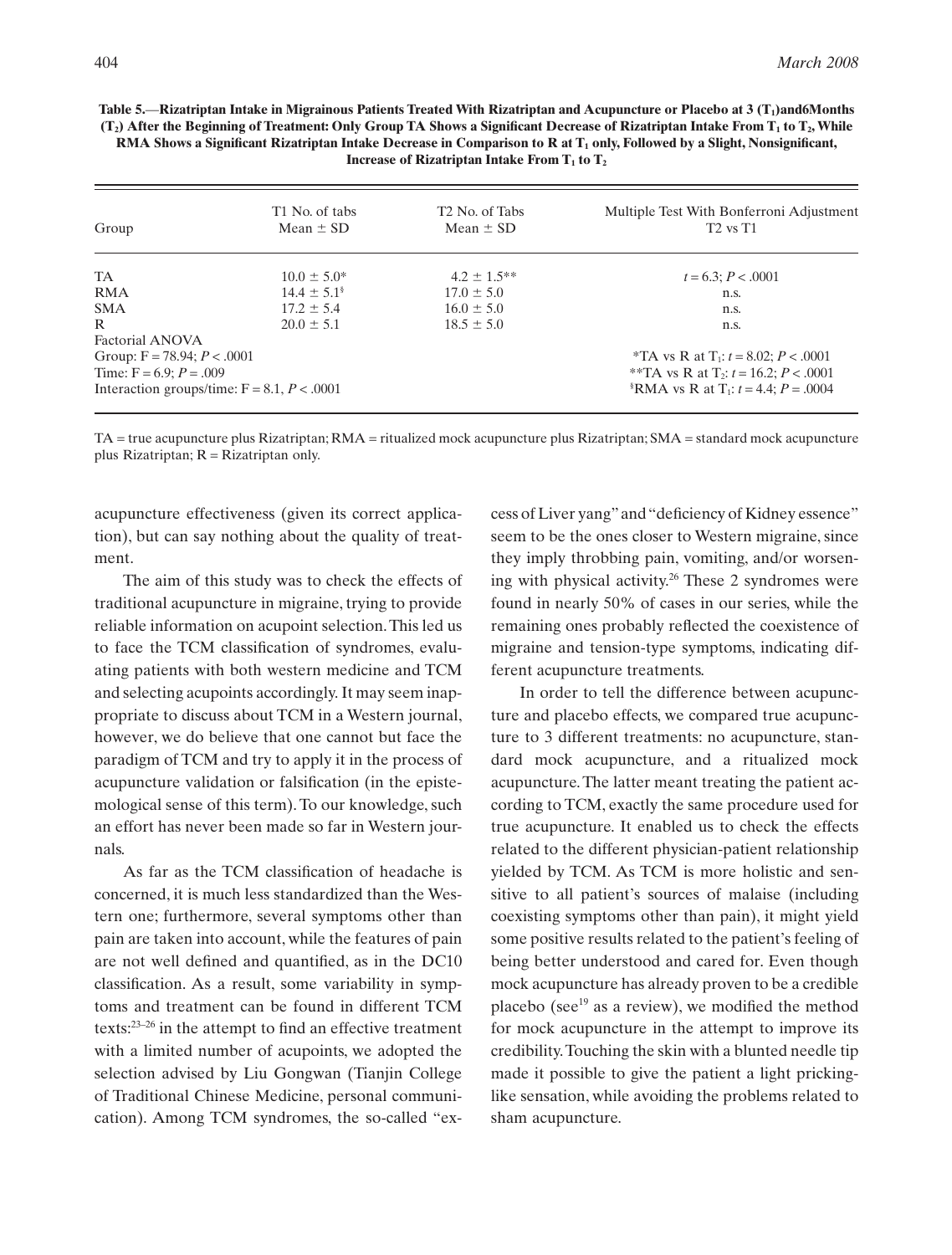We did not administer a *post hoc* questionnaire and this may be a limit of the study; however, the positive result of RMA atT1 suggests a good placebo effect due to a credible ritual, since it showed a lower MI than SMA and R, with SMA laying between group R and RMA. Its credibility is suggested also by the significant increase of Rizatriptan intake in RMA after the end of treatment (that is, from  $T_1$  to  $T_2$ ) when it reached the same values as SMA and R.

All groups underwent a sizable decrease of MI, which was below 36% of initial values at both  $T_1$  and T2. On average, it might reflect the effectiveness of Rizatriptan in comparison to relief therapy in baseline conditions, of which, unfortunately, we have not collected information: should Rizatriptan have improved relief therapy, the observed decrease of MI might be a mix of therapeutic and placebo effects. If so, it would have helped in making mock acupuncture credible too, since patients might not easily tell its effects from those of Rizatriptan.

TA only was able to provide long-lasting effects, strongly decreasing both MI and Rizatriptan intak e at both  $T_1$  and  $T_2$ , while RMA provided a transient benefit at  $T_1$  only, paralleled by changes in Rizatriptan intake. The transient effects observed in group RMA can therefore be assigned to a placebo effect, although the limit between a simple placebo and a true effect may not be so well defined. In fact, one cannot easily rule out that the closer physician-patient relationship yielded by the TCM approach might positively affect the treatment, through an iatroplacebogenesis rather than a simple placebo.39

In conclusion, our data suggest that traditional acupuncture is an effective tool for migraine prophylaxis: the syndrome differentiation according to TCM seems to work, although we do not yet know whether all TCM syndromes are so relevant as to call for a specific acupoint selection. Our protocol is the first attempt to check the effects of traditional acupuncture in migraine, providing a detailed report of acupoint selection according to TCM; however, our protocol can only be considered as a first, provisional attempt to merge TCM and Western medicine, in the definition of proper acupuncture treatment for migraine.

We do believe that acupoint selection plays a key role for effectiveness, and we are to face TCM in

the process of acupuncture validation. It is the "true" acupuncture, with an enormous store of tradition and empirical knowledge, trickled out over 2,000 years of practice and still routinely used in Chinese hospitals. Western medicine and TCM are 2 deeply different worlds with different paradigms, which seem incompatible at a first glance. A correct approach to TCM has strong epistemological implications, but this cannot prevent us from trying to build a bridge between the 2, which is essential for acupuncture understanding.

#### **REFERENCES**

- 1. Pradalier A, Auray JP, El Hasnaoui A, et al. Economic impact of migraine and other episodic headaches in France: Data from the GRIM2000 study. *Pharmacoeconomics*. 2004;22:985-999.
- 2. Bigal ME, Rapoport AM, Bordini CA, Tepper SJ, Sheftell FD, Speciali JG. Burden of migraine in Brazil: Estimate of cost of migraine to the public health system and an analytical study of the costeffectiveness of a stratified model of care. *Headache*. 2003;43:742-754.
- 3. Lambert J, Carides GW, Meloche JP, Gerth WC, Marentette MA. Impact of migraine symptoms on health care use and work loss in Canada in patients randomly assigned in a phase III clinical trial. *Can J Clin Pharmacol*. 2002;9:158-164.
- 4. Gerth WC, Carides GW, Dasbach EJ, Visser WH, Santanello NC. The multinational impact of migraine symptoms on healthcare utilisation and work loss. *Pharmacoeconomics*. 2001;19:197-206.
- 5. Diamond ML. The role of concomitant headache types and non-headache co-morbidities in the underdiagnosis of migraine. *Neurology*. 2002;58:S3-S9.
- 6. Harpole LH, Samsa GP, Jurgelski AE, Shipley JL, Bernstein A, Matchar DB. Headache management program improves outcome for chronic headache. *Headache*. 2003;43:715-724.
- 7. Okuma H, Kitagawa Y, Takagi S. Clinical efficacy of rizatriptan for patients with migraine: Efficacy of drug therapy for migraine accompanied by tension headache-like symptoms focusing on neck stiffness. *J Headache Pain*. 2005;6:455-458.
- 8. Kaniecki R, Totten J. Cervicalgia in migraine: Prevalence,clinical characteristics, and response to treatment. *Cephalalgia*. 2001;21:296(Abstract).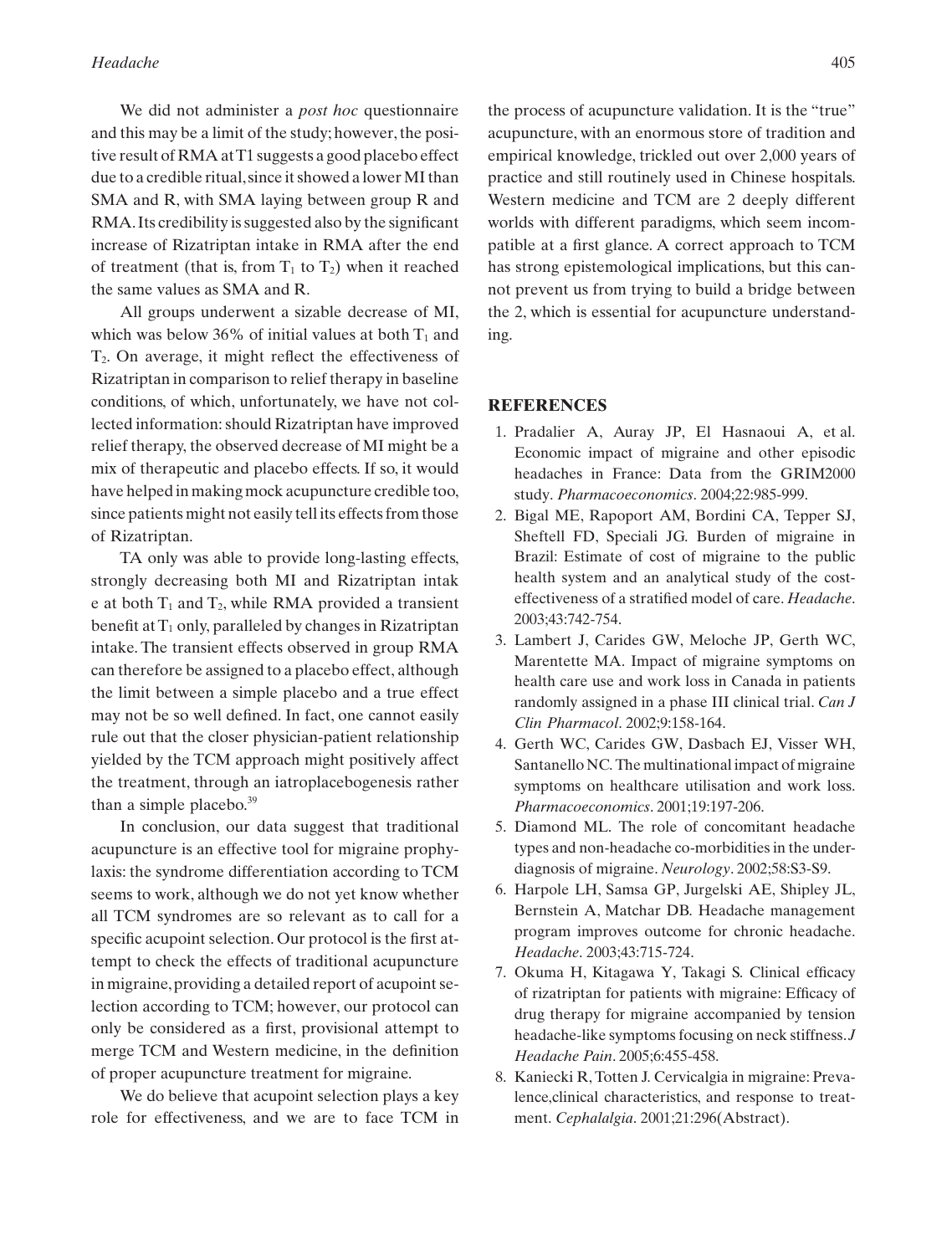- 9. NIH Consensus Conference. Acupuncture. *JAMA*. 1998;280:1518-1524.
- 10. Larner AJ. Acupuncture use for the treatment of headache prior to neurological referral. *J Headache Pain*. 2005;6:97-99.
- 11. Manias P, Tagaris G, Karageorgiou K. Acupuncture in headache: A critical review. *Clin J Pain*. 2000;16:334-339.
- 12. Vernon H, McDermaid CS, Hagino C. Systematic review of randomized clinical trials of complementary/alternative therapies in the treatment of tensiontype and cervicogenic headache. *Complement Ther Med*. 1999;7:142-155.
- 13. Linde K, Scholz M, Melchart D, Willich SN. Should systematic reviews include non-randomized and uncontrolled studies? The case of acupuncture for chronic headache. *J Clin Epidemiol*. 2002;55: 77-85.
- 14. Melchart D, Linde K, Fischer P, et al. Acupuncture for recurrent headaches:A systematic review of randomized controlled trials. *Cephalalgia*. 1999;19:779- 786.
- 15. Melchart D, Linde K, Fischer P, et al. Acupuncture for idiopathic headache (Cochrane review). *Cochrane Database Syst Rev*. 2001;1:CD001218.
- 16. Linde K, Streng A, Jurgens S, et al. Acupuncture for patients with migraine:A randomized controlled trial. *JAMA*. 2005;293:2118-2125.
- 17. Wonderling D, Vickers AJ, Grieve R, McCarney R. Cost effectiveness analysis of a randomised trial of acupuncture for chronic headache in primary care. *BMJ*. 2004;328:747.
- 18. Vickers AJ, Rees RW, Zollman CE, et al. Acupuncture for chronic headache in primary care: Large, pragmatic, randomised trial. *BMJ*. 2004;328:744.
- 19. Ceccherelli F, Facco E. Methodological problems on acupunture research in pain therapy. In: Capasso A, ed. *Methodological Problems on Acupunture Research in PainTherapy*. Kerala, India: Research Signpost; 2005.
- 20. Facco E. Acupuncture in headache: State of the art. [World Federation of Acupuncture Societies. In proceedings: International symposium on acupuncture], 99-102. 2002. Rome, Paracelso.
- 21. ICD-10 Guide for Headaches. International headacheclassificationcommittee.*Cephalalgia*.1997; 17:(Suppl 19) 1-82.
- 22. D'Amico D,Mosconi P, Genco S, et al. The migraine disability assessment (MIDAS) questionnaire:Trans-

lation and reliability of the italian version. *Cephalalgia*. 2001;21:947-952.

- 23. Maciocia G. *The Practice of Chinese Medicine*. London: Churchill Livingstone; 1994.
- 24. Van Nghi N.*Pathogénie Et Pathologie Énergétique En Médecine Chinoise*. Don Bosco: Marseille; 1977.
- 25. Ming Shunpei. *Yang Shunyi Advanced Textbook of Traditional Chinese Medicine and Pharmacology*. Beijing: New World Press; 1997.
- 26. Ganglin Yin. *Zhenghua Liu Advanced Modern ChineseAcupunctureTherapy*.Beijing:NewWorld Press; 2000.
- 27. von Peter S, Ting W, Scrivani S, et al. Survey on the use of complementary and alternative medicine among patients with headache syndromes. *Cephalalgia*. 2002;22:395-400.
- 28. Zhao CH, Stillman MJ, Rozen TD. Traditional and evidence-based acupuncture in headache management: Theory, mechanism, and practice. *Headache*. 2005;45:716-730.
- 29. Krymchantowski AV. Refractoriness in migraine treatment: What are we talking about? *Expert Rev Neurother*. 2005;5:557-559.
- 30. McCormack PL, Foster RH. Rizatriptan:A pharmacoeconomic review of its use in the acute treatment of migraine. *Pharmacoeconomics*. 2005;23:1283- 1298.
- 31. Stewart WF, Lipton RB, Whyte J, et al. An international study to assess reliability of the migraine disability assessment (MIDAS) score. *Neurology*. 1999;53:988–994.
- 32. Stewart WF, Lipton RB, Kolodner K, Liberman J, Sawyer J. Reliability of the migraine disability assessment score in a population-based sample of headache sufferers. *Cephalalgia*. 1999;19:107-114.
- 33. Stewart WF,Lipton RB,Kolodner KB, Sawyer J,Lee C, Liberman JN. Validity of the migraine disability assessment (MIDAS) score in comparison to a diarybased measure in a population sample of migraine sufferers. *Pain*. 2000;88:41-52.
- 34. Stewart WF, Lipton RB, Dowson AJ, Sawyer J. Development and testing of the migraine disability assessment (MIDAS) questionnaire to assess headache-related disability. *Neurology*. 2001;56:S20- S28.
- 35. Stewart WF, Lipton RB, Kolodner K. Migraine disability assessment (MIDAS) score: Relation to headache frequency, pain intensity, and headache symptoms. *Headache*. 2003;43:258-265.